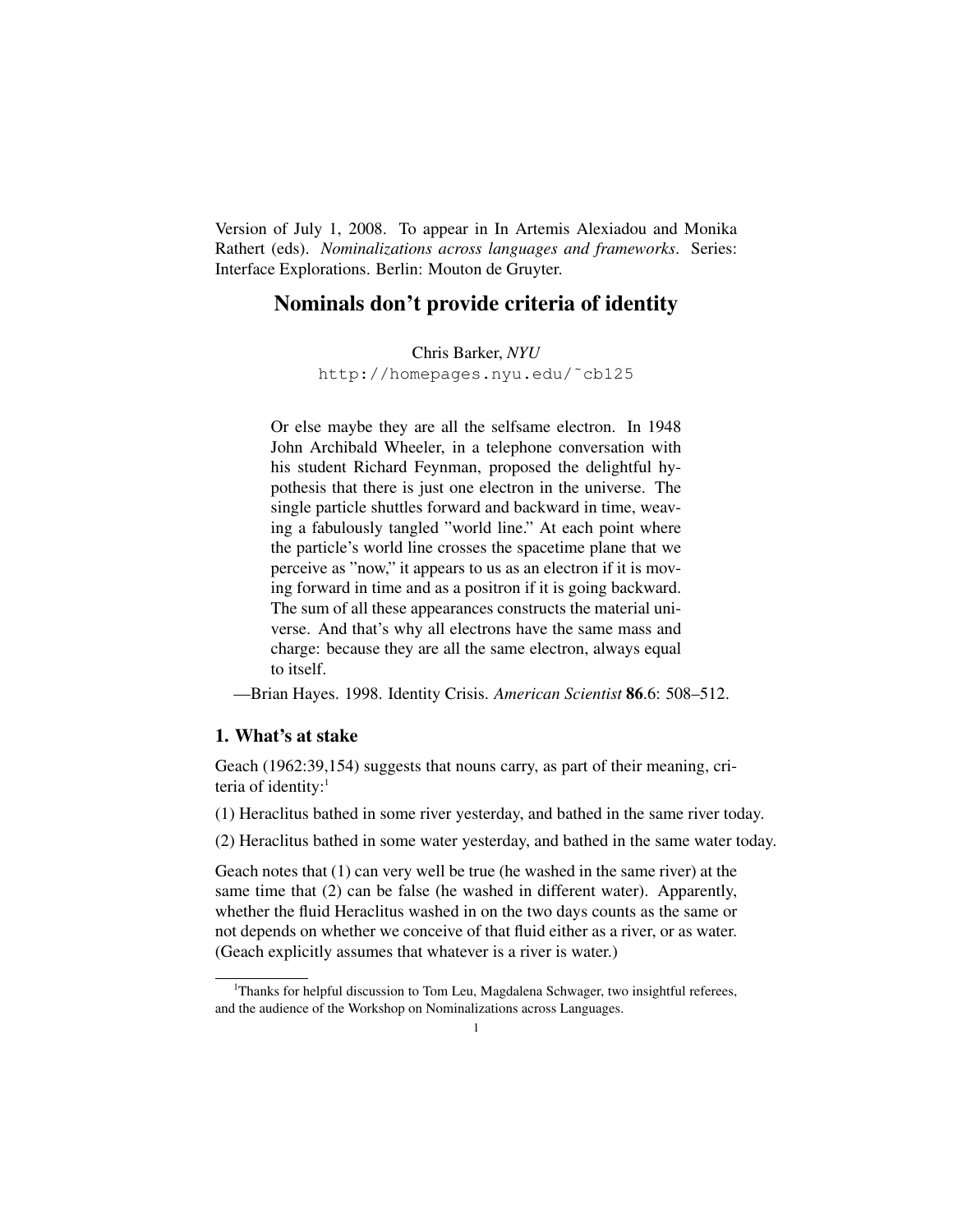More specifically, Geach proposes that nouns, in addition to having criteria of application—roughly, the properties in virtue of which an object counts as a river—also have criteria of identity: criteria that determine whether the river Heraclitus bathed in yesterday is the same river as the one he bathed in today. If the criteria of identity for *river* and *water* differ, then two distinct quantities of matter can count as the same river without counting as the same water.

But surely in this case it is enough to know the criteria of application. That is, if we can reliably answer the question "Is this object a river?", then we already know everything we need in order to judge whether two objects are the same river: we simply observe whether they are related to each other spatially, temporally, and causally in the way that we expect different parts or different stages of a single object to be related. This is not to say that judgments of identity are always easy or simple (see, e.g., Brennan 1988 for the familiar paradoxes); only that they do not depend on special lexical meaning for resolution.

Nevertheless, a number of philosophers and linguists have endorsed lexical criteria of identity, including Gupta (1980), Carlson (1982), and Baker (2003) (not to mention myself in earlier work, Barker 1998, 1999). For instance, Gupta (1980:2), commenting on Geach, allows that a common noun supplies a principle of identity: "A common noun, such as 'river', provides a rule that determines when an object at a time (and a world) is *the same river* as an object at another time (and a world)" [italics in original].

Indeed, Baker (2003:105) builds relative identity into the syntax and the semantics of nouns at the most fundamental level:

> For any noun X, the syntactic representation  $X_{\{j,k\}}$  corresponds semantically to the interpretation  $\dot{y}$  is the same X as k', or in symbolic terms  $\textbf{same}(X)(i, k)$ .

Thus each nominal introduces a pair of referential indices, rather than the usual single index:

(3) I bought a pot $\{i,k\}$  and a basket $\{l,m\}$ . The pot $\{n,i\}$  is heavy.

Since we have that object i is the same pot as object k, and that object n is the same pot as object i, we recognize that the objects indexed by i, k, and n all count as the same pot.

In fact, Baker (2003:95, 105) proposes criteria of identity as the essential element distinguishing nouns from all other lexical categories cross linguistically. The stakes could hardly be any higher!

I will argue here that nouns do not in fact have criteria of identity, at least not as any idiosyncratic part of their meaning. The mistaken impression that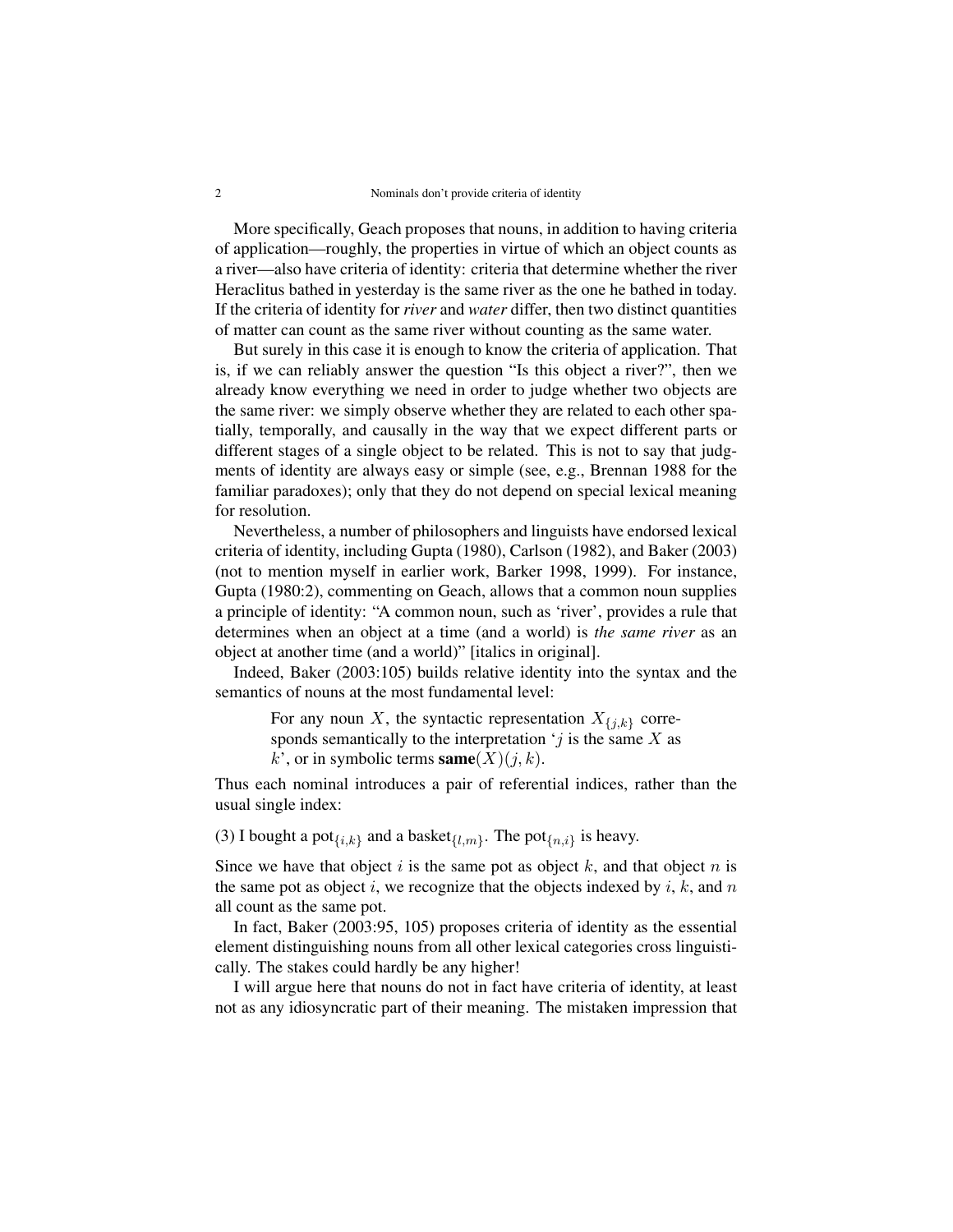they do comes from the fact that some nominals (especially certain productive nominalizations) have meanings that promote the likelihood of a certain kind of pragmatic shift in meaning that replaces a set of individuals with a set of stages.

# 2. Arguments in favor of nominal criteria of identity

Before arguing against criteria of identity, we should consider the case in favor. Geach's proposal rests on the following reasoning suggesting an intimate connection between counting, sameness, and identity (p. 39):

> [We] cannot count As unless we know whether the A we are now counting is the same A as we counted before.

Geach's claim is that objects will be distinct relative to a nominal concept N only if we count them as more than one N. Conversely, if we can refer to one of them as *the same N* as some other, those two objects must be identical, relative to the choice of the noun N.

Geach's observation generalizes Frege's (1884, §62) ideas relating specifically to the concept of number:

> If we are to use the sign  $\alpha$  to signify an object, we must have a criterion for deciding in all cases whether  $b$  is the same as a... In doing this, we shall be giving a general criterion for the identity of numbers (*ein allgemeines Kennzeichen fur die ¨ Gleichheit von Zahlen*).

This translation (by J.L. Austin) appears to be the origin of the expression 'criteria of identity'.

## *2.1. Counting passengers*

There is a non-essential weakness in Geach's motivating examples, since he confounds criteria of identity with the difference between mass and count. For instance, in (1), *river* is a count noun, and in (2), *water* is a mass noun. The same confound is present in other examples of Geach's (the statue versus the stuff the statue is made of, etc.). Ever since Link (1983), it is common to provide a systematic mapping (more specifically, a homomorphism preserving joins) from the set of individuals into the quantities of matter that make them up, e.g.:

 $\mu$ (earring<sub>1</sub>)  $\oplus$  earring<sub>2</sub>) =  $\mu$ (earring<sub>1</sub>) +  $\mu$ (earring<sub>2</sub>)

Here '⊕' is the mereological join operation in the domain of count individuals,  $+$  is the corresponding join operation in the domain of mass quantities, and  $\mu$  maps individuals to the quantity of matter that make them up. Then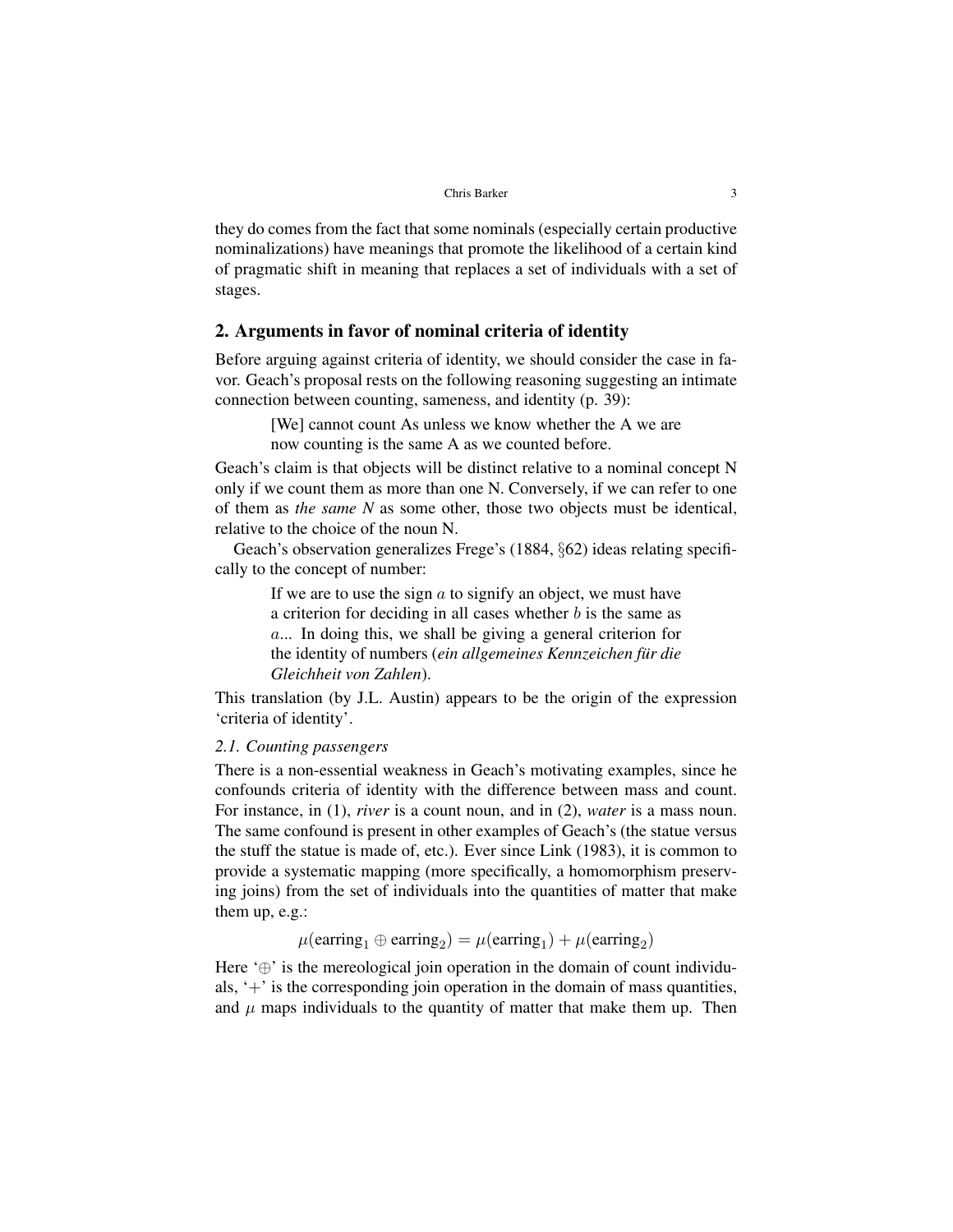this equation expresses the thought that the stuff that makes up the sum of the earrings is the same as the sum of the stuff that makes up each individual earring. Link explicitly allows for the entities in the individual domain to be distinct from the corresponding entities in the mass domain (his "wild ontological caprice"). As long as the earrings (earring<sub>1</sub>  $\oplus$  earring<sub>2</sub>) denote a distinct entity from the stuff that makes them up ( $\mu$ (earring<sub>1</sub>  $\oplus$  earring<sub>2</sub>)), it is easy to understand how we can count two earrings without counting two 'golds'.

Adopting Link's proposal, the river/water puzzle can be resolved by allowing the homomorphism  $\mu$  to change over time, so that the two distinct quantities of water can easily be part of the matter making up the same river. Thus the case for criteria of identity would be stronger if we could find examples that did not depend on mass nouns.

Well, Frege (1884, §22) observes that if we confront a person with a pile of playing cards and ask him to count them, he cannot oblige unless we provide a noun such as *card* or *deck*, since there may be 52 cards but only 1 deck. The contrast between *card* and *deck* establishes that the counting of objects must be relative to a specific noun (*deck* versus *card*). However, it does not follow that this difference depends on postulating criteria of identity. Schwarzschild (1992, 1996) and Barker (1992) argue that group nouns such as *deck* denote atomic objects that are independent of (though related to) the individuals (the cards) that serve as members of the group. Given a linguistic semantics on which decks are distinct objects from collections of cards, the observed counting behavior depends only on the criteria of application for these nouns, and there is no need for postulating differences in criteria of identity.

Fortunately for advocates of criteria of identity, Gupta (1980) provides a case that does not run afoul of either the mass/count issue or the individual/group issue:

(4) Easyjet served 10 million passengers last year.

(5) Easyjet served 10 million people last year.

The intuition is supposed to be that  $(4)$  can be true at the same time that  $(5)$  is false. The idea is that if a person flies on Easyjet twice, that one person counts as two passengers. Gupta (p. 23) concludes that "the principle of identity for *passenger* is clearly non-trivial": if the noun *passenger* has more stringent criteria of identity than *people*, then the same person on two different trips can count as two distinct passengers.

So at this point we have at least a prima facie case for contemplating criteria of identity as part of the lexical meaning of nouns.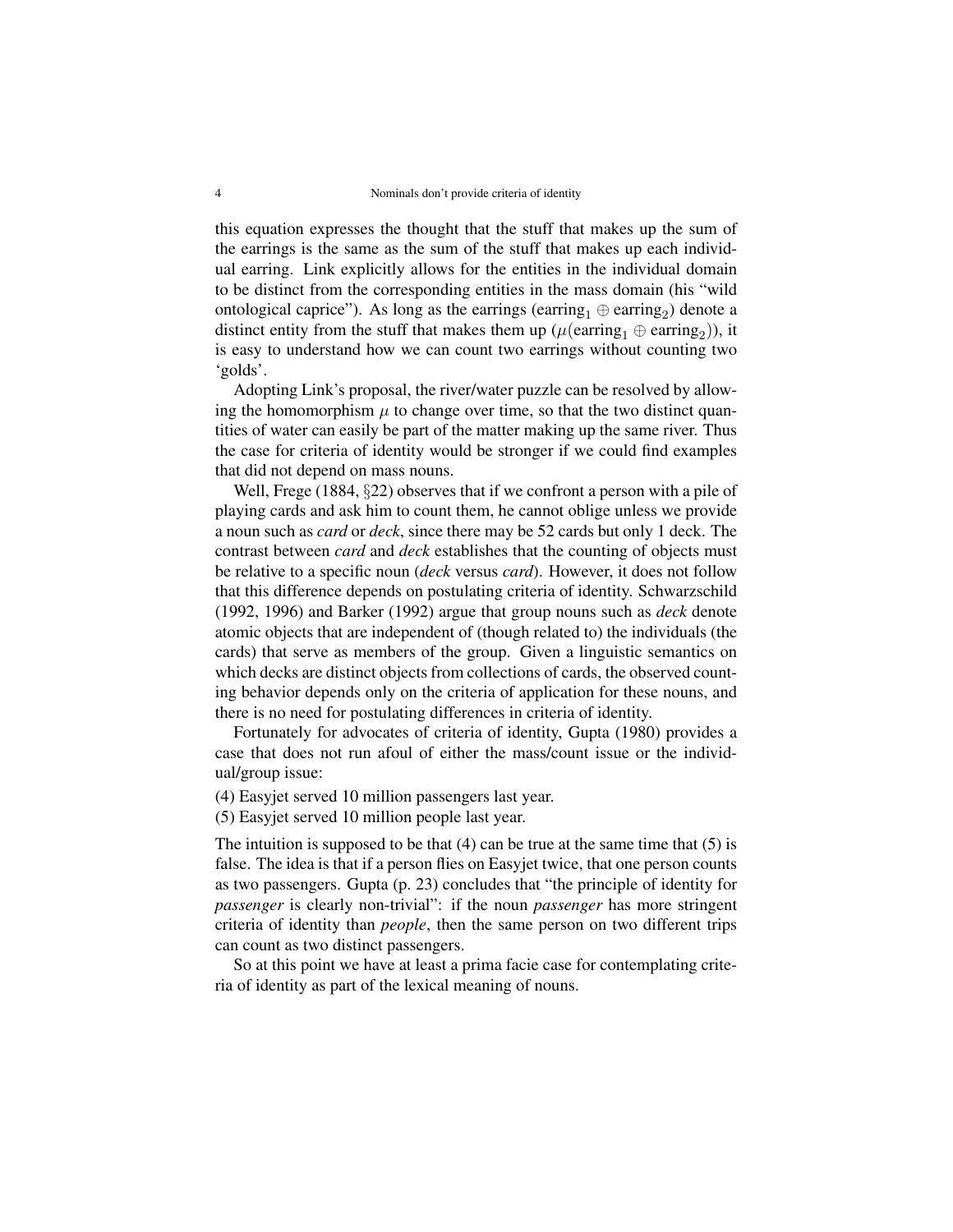# *2.2. Stages, events, and deverbal nominalizations*

Neither Geach nor Gupta say much about what criteria of identity might be like, beyond claiming that we need them. Carlson (1982) makes an explicit connection between criteria of identity and events.

(6) Clements struck out 15 batters in a row in the game last night.

This sentence is supposed to be capable of being true despite the fact that baseball teams consist of only nine players, as long as these nine players continued to go to bat over the course of 5 innings until Clements has achieved his 15 strike-outs. Just as in the *passenger* example, we arrive at an argument in favor of criteria of identity by observing a counting discrepancy: we count 15 batters, but only 9 players.

Carlson (1982) suggests that some nouns, such as *batter*, have stages in their extension, where a stage is a temporal slice of an individual. In the same way that a neck is a part of a person that is limited in its spatial extent (say, the part that extends from the head to the shoulders), a stage is a part of an individual that is limited instead in its temporal extent: the portion of the individual that extends from one moment of time until some other later moment of time. Thus *caterpillar*, *boy*, and *teenager* all arguably have stages of individuals in their extension.

But *caterpillar*, *boy*, and *teenager* do not lead us to suspect that some nouns have non-trivial criteria of identity, since they all involve stages that occur once per lifetime. In order to give rise to a counting discrepancy, it is necessary for a noun to describe stages that an individual can go through more than once. That is why it is important for present purposes that a single person can be a passenger again and again, and a single baseball player can be a batter more than once in a single game.

It appears, then, that the most persuasive examples of nouns with nontrivial criteria of identity are nouns describing objects that are systematically linked with events. That is, a batter is a person who participates in a certain role in a batting event; a passenger is a person who participates in a certain way in a travelling event; and so on (see section 3.3). Furthermore, given that at least agentive *-er* nominals are a productive class, we appear to have an unbounded class of nouns that may need (non-trivial) criteria of identity. Barker (1998, 1999) claims that the only productive nominalizations in English that can have non-trivial criteria of identity are agentive *-er* nominals and *-ee* nominals.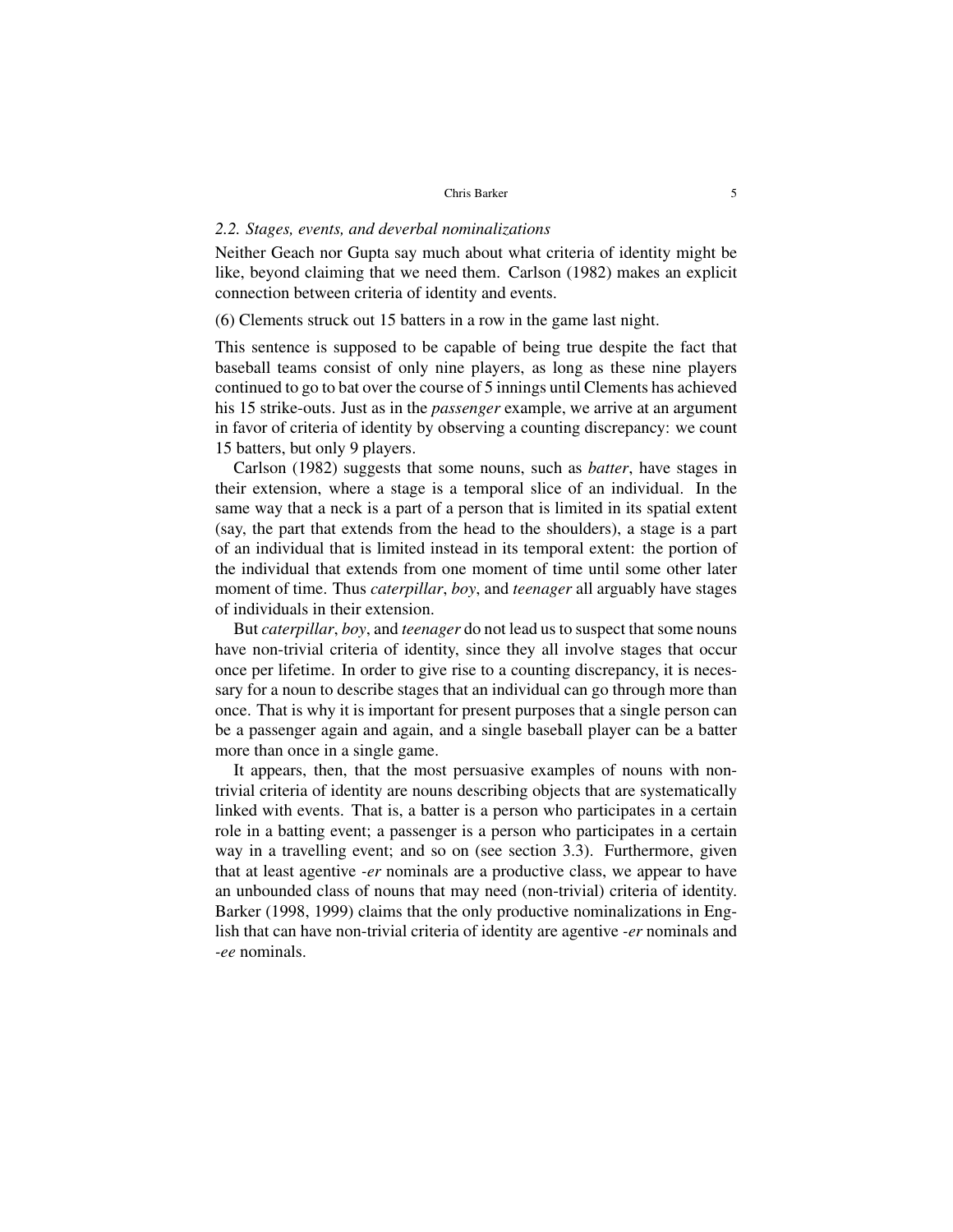# 3. Arguments against nominal criteria of identity

The arguments in this section challenge the claim that nominals have criteria of identity distinct from criteria of application.

*3.1. If criteria of identity do exist, they're not (exclusively) lexical*

Krifka (1990) discusses a phenomenon that bears a striking similarity to the Geach/Gupta facts:

(7) 4000 ships passed through the lock (last year). [Krifka 1990] (8) 4000 different ships passed through the lock. [Barker 1998]

Krifka judges that (7) is ambiguous: it either has a per-ship reading, which guarantees that there are at least 4000 distinct ships that passed through the locks; or else it has a per-event reading, on which there may be fewer than 4000 distinct ships, as long as the total number of lock traversals is at least 4000. In contrast, as pointed out in Barker (1999), (8) seems to only have the per-ship reading.

On Krifka's analysis, (7) contains an ambiguous silent determiner. One version of the determiner gives the usual per-individual reading, and the other gives the per-event reading. The fact that (8) does not (easily) have a per-event reading is surprising on such an analysis: if it is the determiner that introduces the ambiguity, we should expect that *ships* and *different ships* both denote a set of distinct ship individuals, incorrectly predicting that (8) should have all of the interpretations available to (7). The alternative, of course, is that the different construals are local to the nominal (*ship* versus *different ship*).

If the variability in construal illustrated in (7) and (8) is indeed part of the same phenomenon as the *passenger*/*person* opposition, as I believe it is, it has an important consequence: it shows that criteria of identity are not exclusively part of lexical meaning, but depend also on compositional or pragmatic variability. The reason it shows this is that, as Krifka points out, it is implausible that the noun *ship* is ambiguous between an individual-level denotation and a stage-level denotation. Unlike, e.g., *passenger*, objects in the extension of *ship* do not have any systematic association with any specific event. Therefore the per-event reading is contributed by some semantic or pragmatic factor independent of the noun itself. (Deciding how best to account for the per-event reading is quite challenging; see Krifka 1990, Musan 1997, Doetjes and Honcoop 1997, and Barker 1999.)

If per-event readings are available for nouns such as *ship*, the simplest analysis is that whatever mechanism provides the per-event interpretation for *ship* also provides the per-event interpretation for nouns like *passenger* and *batter*. If so, two predictions follow. The first prediction is that even the most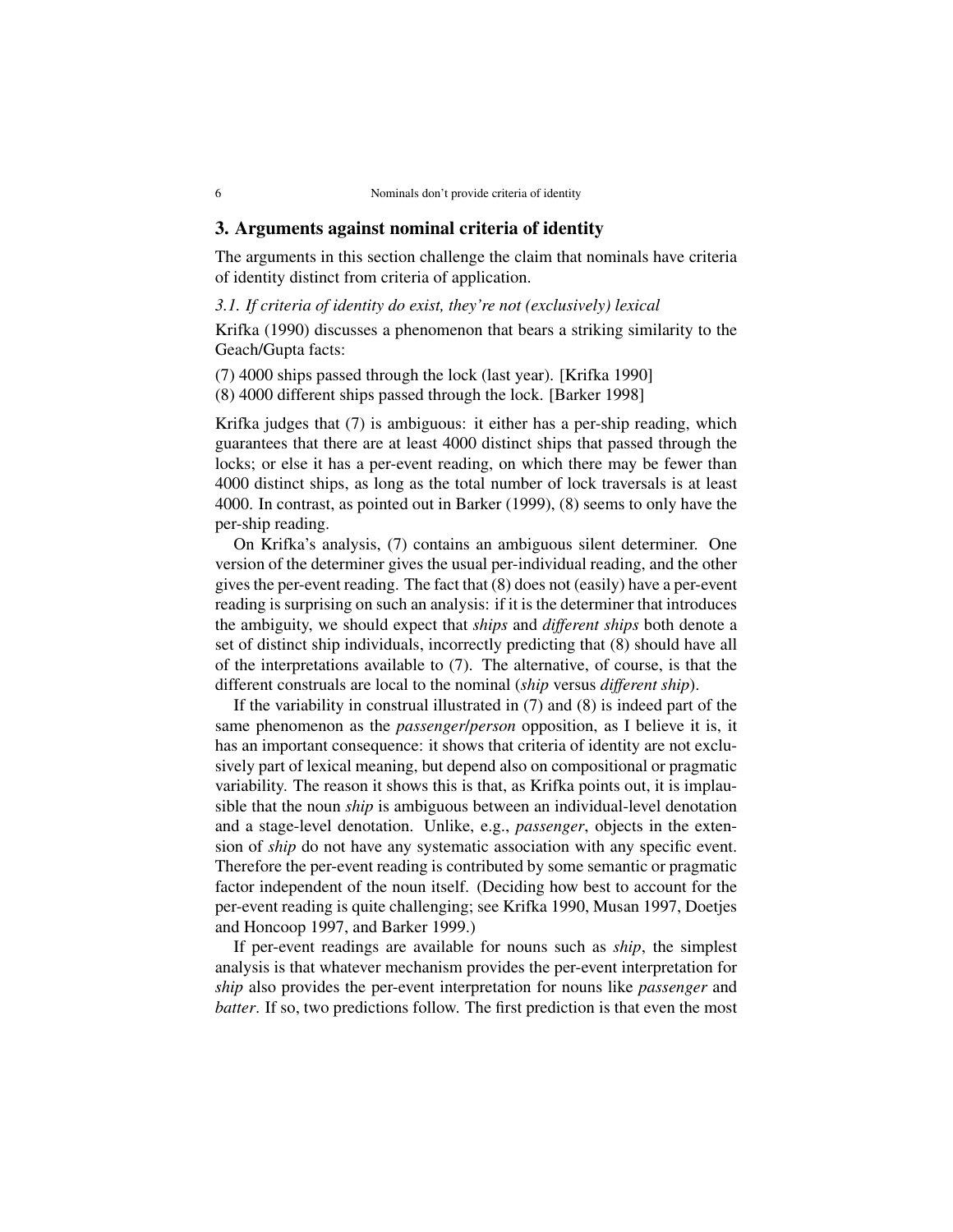implacably individual-level noun should be capable of a stage-level use under the right circumstances.

This seems to be the case. For instance, consider *person*, our paradigm case of a noun that picks out individuals rather than stages. Certainly when *person* is explicitly contrasted with *passenger*, as in Gupta's original examples given above in (4) and (5), we will be more likely to associate a per-individual interpretation with *person* and a per-event interpretation with *passenger*.

But in other contexts, a per-event interpretation of *people* does arise. The careful arithmetic in the following excerpt from the web page of the Baton Rouge United Way guarantees that the first occurrence of *people* must receive a per-event interpretation:

> A recent report shows that in 2005, CAUW Member Agencies served 1,807,113 people. There are 788,235 people in the 10-parish area according to the July 1, 2006 Census update. That means that the agencies provided services equivalent to 2 1/4 services per person in the 10-parish area!

Similarly, in the following example, notice that *people* must be a per-event use.

- Q. How many passengers flew out of Denver International Airport in the year 2000?
- A. In 2000, 19,357,290 people deplaned at Denver Intl.

The answer-writer clearly intended for the word *people* to answer a question about *passengers*. The size of the numbers make it highly likely that *people* is used here with a per-event interpretation, counting each deplaning passenger as a distinct person.

A similar point is made by this example:

Newton has a new, state-of-the-art, award-winning Library which served 602,951 people in 1993.

This sentence appeared on a real estate profile which reports that the population of Newton as 84,603. Given that public libraries typically require proof of local residence, it is highly unlikely that the author of this sentence assumed that the library served more than half a million different people. In other words, this appears to be a per-event interpretation of *people*.

I claim, then, that *person* can be used with per-event criteria of identity. This is certainly not because *person* can have as part of its criteria of application anything like charity-recipient or library-patron. Thus even if some nouns arguably have non-trivial criteria of identity, it is certainly possible for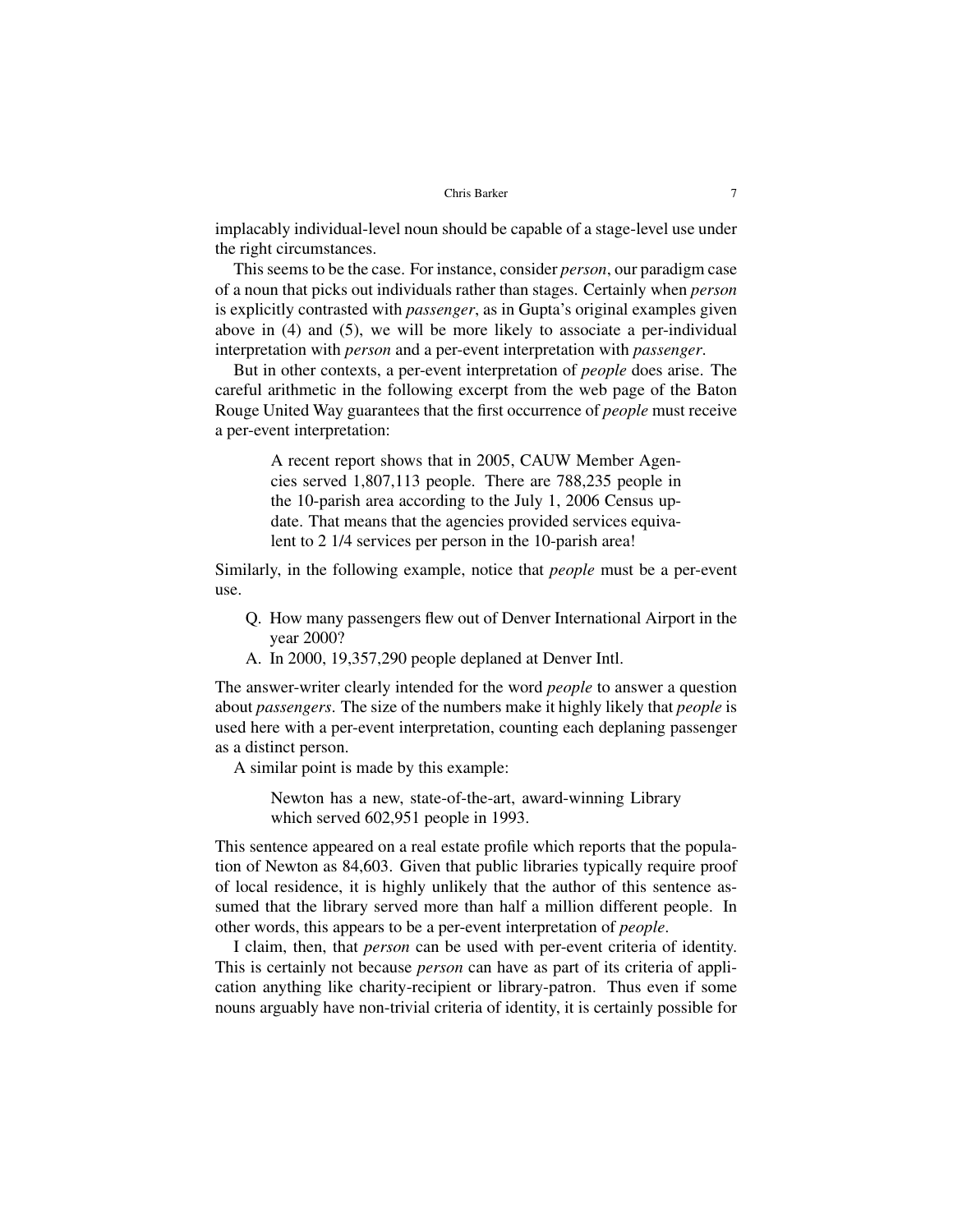non-trivial criteria of identity to be supplied either by semantic context or by the pragmatics.

The second prediction that follows from assuming that per-event interpretations are not exclusively lexical is that even those nouns like *passenger* or *batter* that are highly compatible with a per-event interpretation should be capable of a per-individual use. The question, then, is whether *Easyjet served exactly 1 million passengers* can be true if Easyjet served 1 million different people, each of whom flew on Easyjet twice (for a total number of trips of 2 million). I suspect that the sentence does have such an interpretation, but it is difficult to be sure. We can, however, get indirect support for this claim based on examples such as (9).

# (9) Half of the passengers were women.

If *passenger* only had a per-event interpretation, we would expect this sentence to be able to be true if 5 million tickets were purchased by 1 million women, even if the other 5 million tickets were purchased by 5 million different men. I suspect that this sentence could be used in such a situation. However, my native speaker informants agree that it also has a reading on which it is true if each woman passenger flies only once but each male passenger flies five times, as long as the number of women is at least as large as the number of men. The only way the sentence could be true in such a situation is if *passenger* received a per-individual interpretation.

In sum, under the right pragmatic circumstances, all nouns seem capable of a per-event interpretation; and even those nouns most heavily biased in favor of a per-event interpretation can be interpreted with per-individual criteria of identity.

# *3.2. Availability of per-event interpretations is pragmatically restricted*

If per-event readings did arise from lexical meaning, they should be available no matter what the pragmatic context. Yet per-event readings are difficult if not impossible in contexts in which it is implausible that the discourse participants could loose track of the identity of the individuals involved.

It is no accident that Gupta's key example involves millions of passengers, and that Krifka's key example involves thousands of lock traversals. The principle I am suggesting is that an interpretation will fail to recognize two objects as the same individual in roughly the same circumstances in which a human would. The best examples of this phenomenon concern situations in which there are too many individuals to easily keep track of; in which the individuals involved are so similar that they are difficult to distinguish; or in which events are typically widely separated in time from each other or from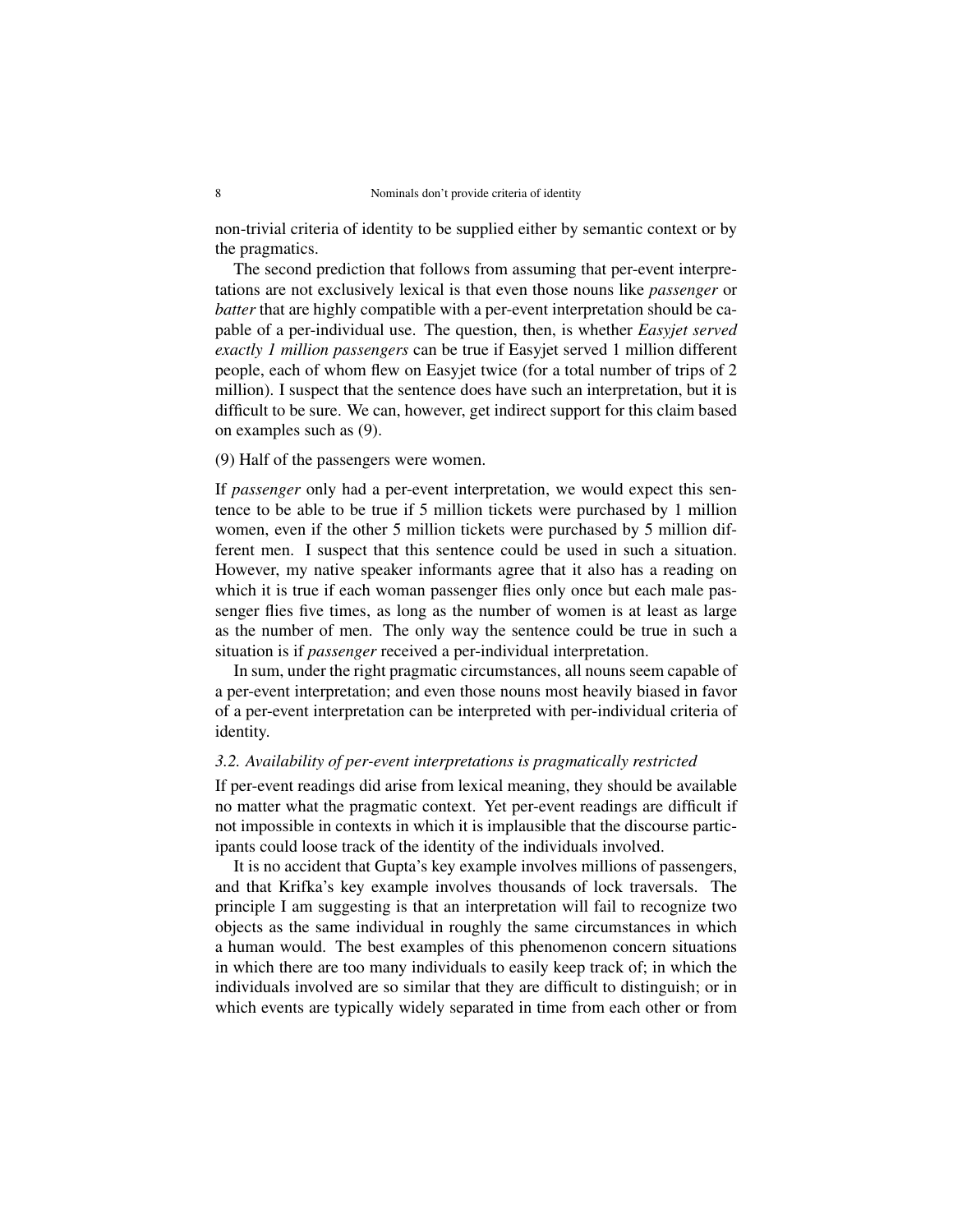the utterance time. Carlson's example (*batter*) is an interesting case, since a batting sequence of nine players is just long enough to be difficult to hold in one's mind at once. In contrast, it is not possible to say that McGwire hit home runs off three pitchers in a row unless there are three different pitchers involved: spectators are expected to keep careful track of when pitchers are replaced.

Similarly, it would be odd for me to report that I drove five of Easyjet's passengers to the airport if all five of them were my husband. Yet if the same person on different trips really did count as a different passenger, that it what we would expect. In the same situation, it would be even more difficult to respond to the question *How many of Easyjet's passengers live in your house?* with the answer "5".

In order to emphasize that counting granularity depends on the pragmatic circumstances, note that *different* (as in (8)) does not always force an individuallevel individuation. Rather, it signals that special care must be taken to keep track of which entity is which in view of the needs of the situation at hand. If we can construct a situation in which it is important not to count a single stage more than once, but in which we don't care about identifying which stages are part of the same individual, it should be possible for *different* to do some useful work without forcing an individual-level interpretation.

Imagine therefore that you work for Easyjet, and you are faced with a stack of receipts for drinks that have been bought on two recent Easyjet flights. Your job is to calculate the average amount spent on alcohol per passenger. Then your boss might ask you *How many different passengers do these receipts correspond to?* There is no need to figure out which passengers correspond to the same individual across the two flights; rather, it is only necessary to figure out which receipts correspond to a single passenger stage. If so, then *different* is not guaranteeing per-individual identity, but only stage identity.

It follows that (8) does not force an individual-level reading in any absolute sense, but rather, only favors an individual-level reading, especially in contrast with (7). In general, then, the choice of granularity when distinguishing among objects for the purposes of counting or for applications of *same* or *different* depend on the practical needs of the situation at hand, and not on aspects of the lexical noun involved.

### *3.3. Criteria of identity are suspiciously limited in variation*

If nouns were able to lexically specify criteria of identity, we would expect to see a wide variety of non-trivial criteria of identity. However, as near as I can tell, criteria of identity come in an extremely limited number of flavors. So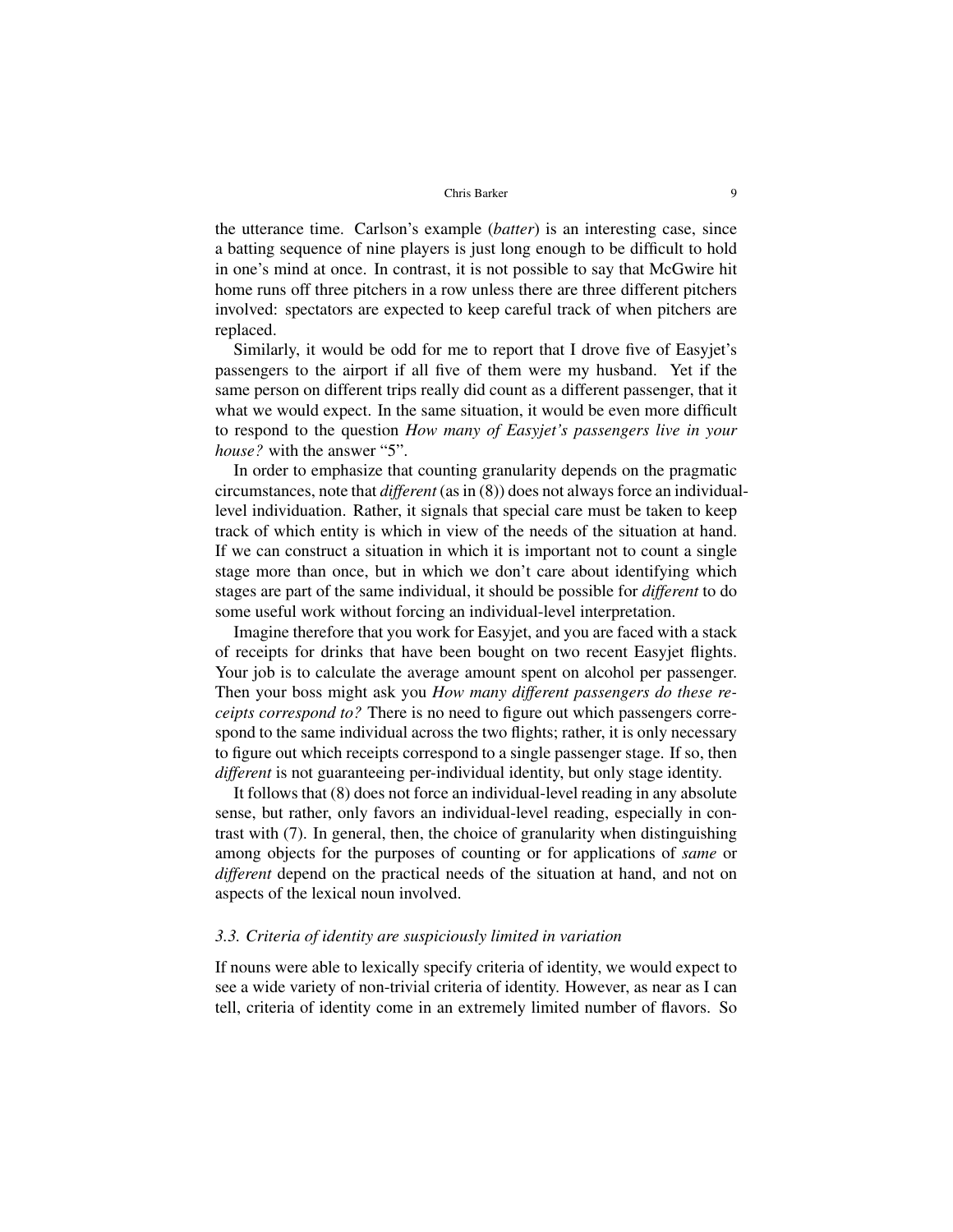far, we have only the normal, default per-individual criteria (the usual interpretation of *person*), and per-event criteria (*passenger*) (though see section 4 below on type/token variation).

In the case of nominalizations such as *traveller* or *batter*, the putative criteria of identity are closely related to a prominent component of the criteria of application. A person is a traveller by virtue of participating in a travelling event, and a person is a batter by virtue of participating in a batting event. In general, we can say that a nominalization is EPISODICALLY LINKED to its stem verb just in case an object satisfies the predicate only if it participates in the type of event corresponding to the stem verb. Similarly, we can say that *passenger* is EPISODIC, since a person counts as a passenger only by virtue of participating in a certain kind of traveling event. Whether episodically linked or merely episodic, these nouns apply to an object only if the object participates in a characteristic QUALIFYING EVENT.

Thus the reason episodic nominals are such good candidates for a perevent interpretation is that their criteria of application make a certain class of events—the relevant qualifying events—highly salient. When such a noun appears in a sentence in which the main predicate describes their qualifying event, a stage-level reading becomes prominent: when Easyjet serves 10M passengers, each (atomic) serving event is coextensive with the travelling event that qualifies the person in question as a passenger; when Clements strikes out 15 batters, each striking-out event is simultaneous with the batting event that qualifies the person as a batter, and so on.

In order to see how limited the range of criteria of identity proposed so far is, it will help to imagine what a class of nouns with a more idiosyncratic set of identity criteria might look like. Therefore consider the *brother* relation: a person  $x$  counts as a brother just in case  $x$  is male and  $x$  stands in a sibling relation with some other person  $y$ . If being a sibling were a qualifying eventuality, and if nouns could have arbitrary lexical criteria of identity, we might expect the number of brothers could exceed the number of people. That is, if John, Bill, and Tom all have the same parents, and if *brother* had pereventuality criteria of identity the way *passenger* is supposed to, then John, Bill, and Tom will count as three people but six brothers (one for each beingthe-sibling-of eventuality that qualifies the person as a brother). But this is not remotely possible in English, nor, I strongly suspect, in any other language.

Well, perhaps non-trivial criteria of identity require participation in a verbal event, rather than a stative eventuality such as being a sibling. Imagine, then, a room containing Paul Erdős and two other mathematicians. Erdős is collaborating with each of the other mathematicians, so Erdős is involved in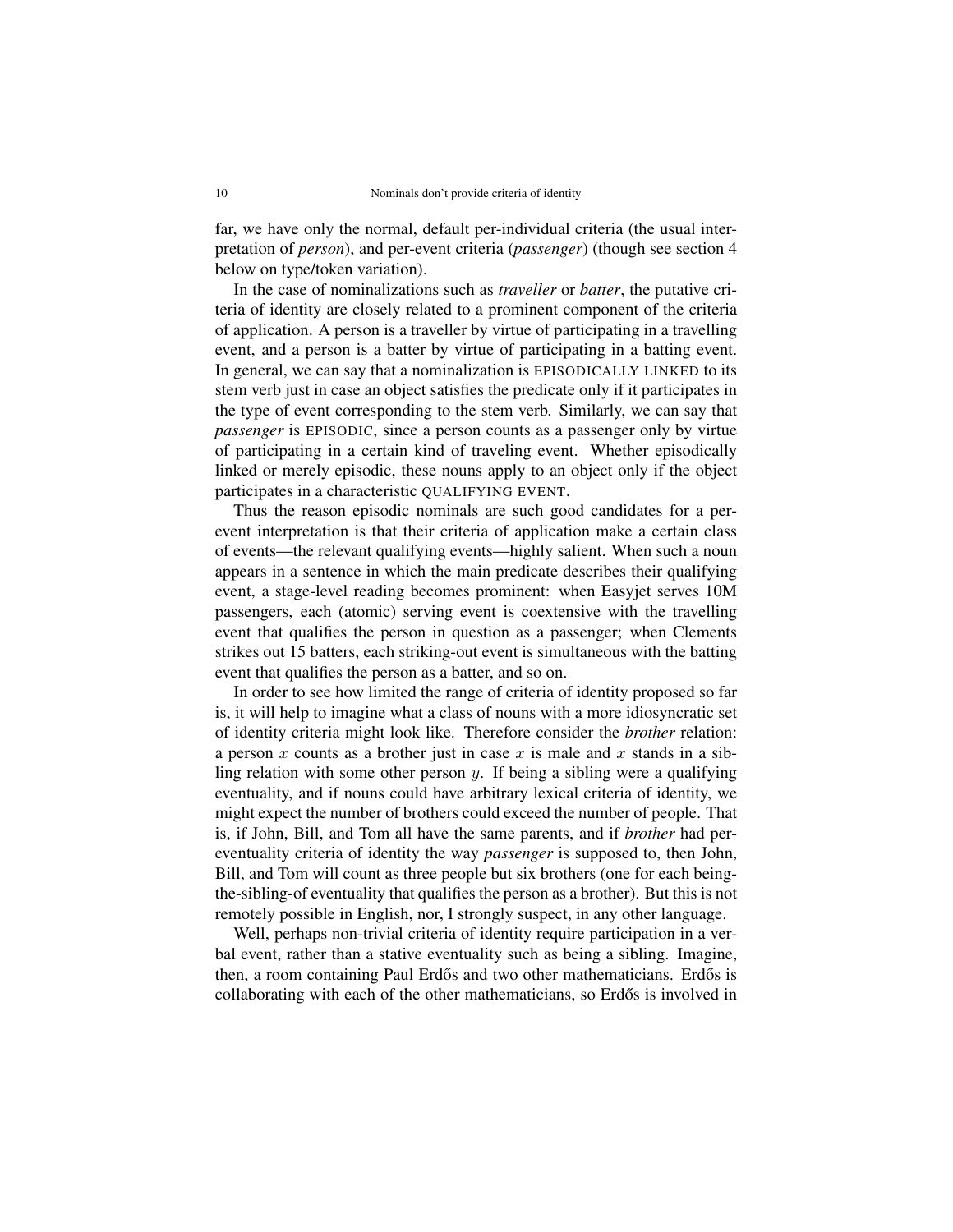exactly two distinct projects. (The two non-Erdős mathematicians are not collaborating with each other.) How many collaborative teams are there in the room? The answer is clear and robust: two teams, with Erdős as a member of both. How many collaborators are there in the room? The answer "four" is completely impossible. Erdős cannot count as two distinct collaborators, despite the fact that he is involved in two distinct collaborations.

On the other hand, now imagine that each collaboration resulted in a single paper. How many authors put their names on the papers? Here, four may be a possible answer, since "Erdős" put his name on both papers (though I am skeptical); however, how many published authors are in the room? Definitely only three. Similarly, if Erdős is simultaneously playing two games of chess, one with each of his collaborators, there are still only three chess players in the room, not four; and if Erdős wins both games, there is only one winner, not two.

Thus on any given occasion, the number of individuals counted for the nominals *collaborators*, *authors*, *winners*, and *players* cannot exceed the number of individuals.

As near as I can tell, it is never possible to have more stages than there are individuals at any given moment of time.

> Spatio/temporal exclusion principle: if two objects count as distinct with respect to a nominal predicate N, then the objects either occupy different places or different times.

The ring and the gold the ring is made of can be distinct objects occupying the same place at the same time because we individuate them with respect to different nominal predicates (say, *ring* versus *gold*). But for a given fixed choice of noun, say *passenger*, a single person at some particular moment of time cannot count as more than one. The number of passengers in a room at a particular moment of time can never exceed the number of people.

This is surprising if nouns really did have non-trivial criteria of application. If nominals had the lexical power to distinguish more individuals than there are objects, why shouldn't the number of collaborators in a room be able to exceed the number of people?

# 4. Sameness versus identity, types versus tokens

How many letters in the word *Typewriter*? "Ten" is clearly a valid answer. But how many *different* letters? Since there are two *t*'s, two *e*'s, two *r*'s, "seven" now seems the most appropriate answer. Just as we sometimes count stages and sometimes count individuals, we sometimes count tokens and sometimes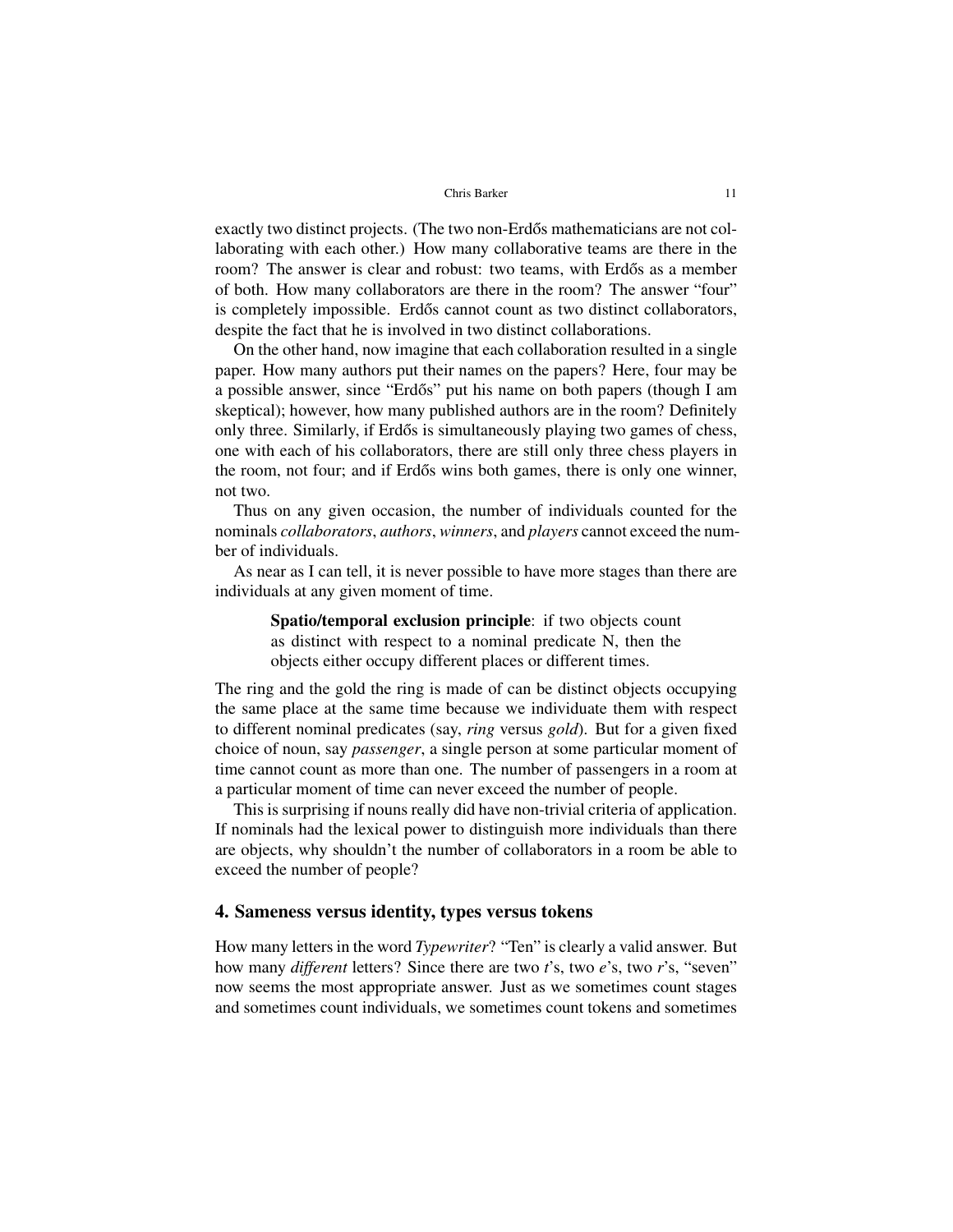count types. And just as I have argued that counting stages is a pragmatic strategy independent of any special lexical meaning, so too with the counting behavior of types and tokens.

Note that the type/token variation is in one respect the inverse of individual/stage variation. That is, Gupta imagines adding "non-trivial" criteria of identity to the noun *passenger* in order to distinguish between two stages of the same person. For Gupta, then, special criteria of identity are associated with nouns that make more fine-grained distinctions among entities (hyperindividuation). However, in the present case, we are supposing that the noun *letter* provides, in addition to its criteria of application, criteria of identity that classify a capital *T* and a lowercase *t* as the same letter. Thus for types versus tokens, the special criteria of application are to be associated with nouns that make less fine-grained distinctions among individuals (hypoindividuation).

This conception of criteria of identity as blurring distinctions rather than sharpening them may have been more like what Geach originally had in mind, since he imagined that the criteria of identity for *river* allow distinct bodies of water to count as the same river, just as distinct graphical objects can count as the same letter.

The question at hand, then, is whether we need to stipulate lexical criteria for recognizing when two objects are members of the same type. In this case, criteria of application clearly suffice: what makes *T* and *t* able to count as the same letter is that they are both tokens of the letter named "Tee". It is knowing the criteria of application for the noun *tee* that allows us to recognize them as the same type, not knowing the supposed criteria of identity for the noun *letter*.

Part of the temptation for postulating criteria of identity comes from confusing sameness with identity. In the literature advocating criteria of identity, there is an unexamined assumption that expressions such as *the same N*, whether in the object language or in the metalanguage, provide a reliable guide to which objects are identical. For instance, Geach (1962:152) tells us that "*[T]he same A* and *the same B* will give criteria of identity iff *A* and *B* are substantival terms [i.e., common nouns]." (See also, e.g., Gupta 1980:2.) But in fact *same* is notoriously flexible in its criteria for similarity, and means something like 'similar enough in all respects relevant for present purposes'. (Likewise, mutatis mutandis, for *different* and other expressions in the same semantic field.) If I tell you that I read the same book that you did, it could be the same volume, the same edition, or merely the same story, perhaps even translated into a different language.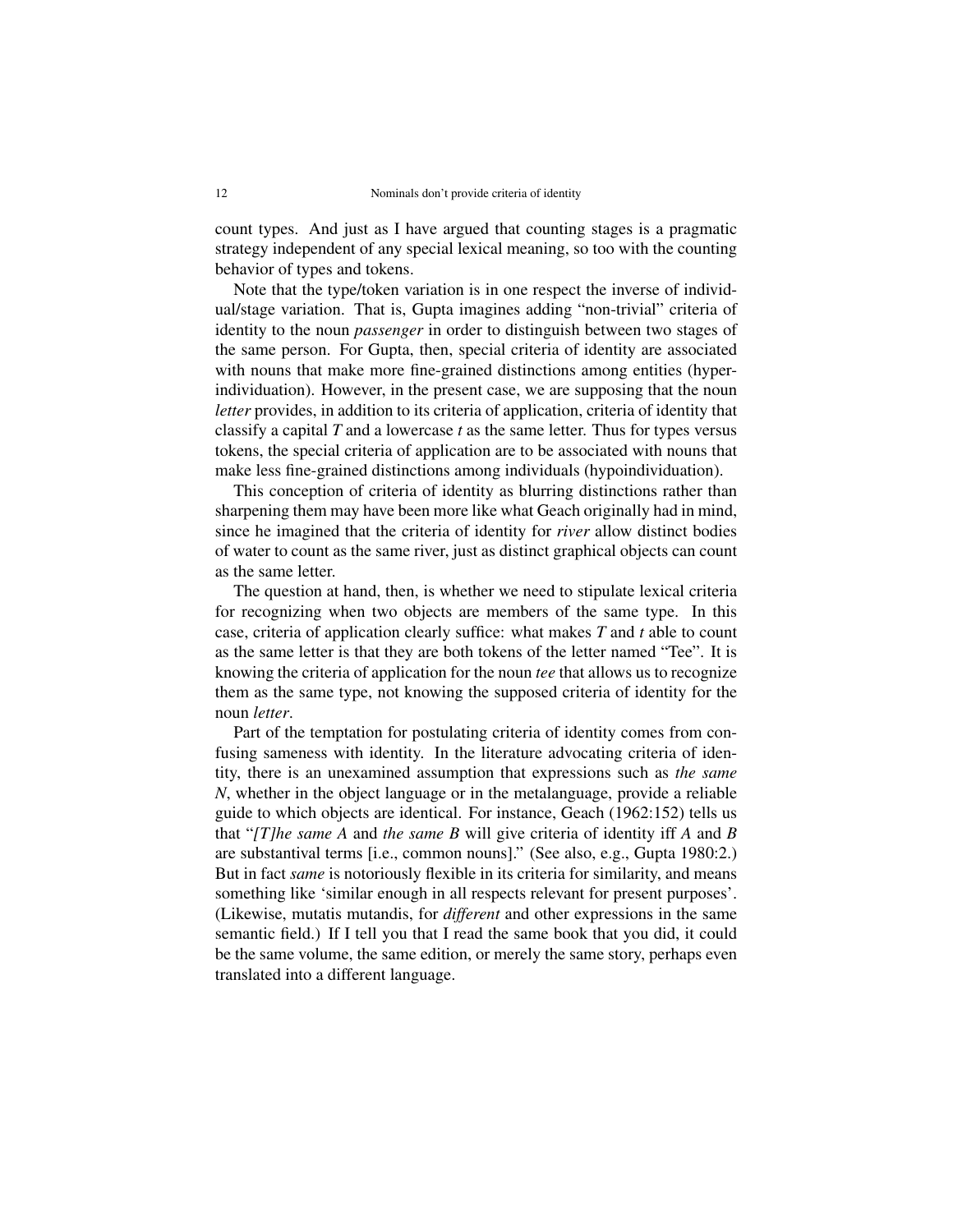Nor does it seem likely that there is any natural language expression that means absolute identity. In German there is at least a prescriptive rule that distinguishes *dasselbe* 'self-same' from *gleich* 'same'. As Frege (1884, §76) puts it, "*dasselbe* may indeed be thought to refer to complete agreement in all respects, *gleich* only to agreement in this respect or that." As the joke goes, if I say to a waiter *Ich hätte gern dasselbe wie der Herr dort drüben* 'I'd like to have the same thing as that man over there', using *dasselbe* rather than *gleiche*, I am supposedly asking the waiter to bring me the very self-same plate the other diner is eating from. However, my native speaker German consultants tell me that although overt contrasts between *gleich* and *dasselbe* certainly go in the predicted direction, even *dasselbe* is often used for similar but distinct objects. A referee points out that this occurs most often precisely when the difference between types and tokens is least clear: *Mein Tapete hat dasselbe/das gleiche Muster wie deine* 'My wallpaper has the self-same/the same pattern as yours'. In view of these considerations, arguments that rely on the existence of a perfect identity predicate should be treated with skepticism.

The point I am making is that shifting from tokens to types, and in general, variability in tolerance for degrees of similarity, is a pervasive, systematic feature of language use, and should not be encoded in information associated with specific lexical items. Rather, this variability is a matter of semantic interpretation (e.g., Nunberg 1984) or pragmatics (e.g., Lasersohn 2000).

# 5. Conclusions

There is no need for positing lexical criteria of identity, and so nominals provide only criteria of application after all. The impression that some nominals have non-trivial criteria of identity is due to the fact that in certain limited pragmatic situations, nominals can shift their meaning from a set of individuals (people) to a set of stages (passengers). (See von Heusinger and Brandtner's discussion of predicate transfer in this volume for a similar kind of pragmatically-triggered meaning shift.) Because some nominals are episodically linked to a set of events (*passenger*, *batter*), they are especially likely to undergo this meaning shift, but under the right circumstances, other nominals can shift (*ship*). Circumstances that promote per-event shifts include situations in which tracking individuals becomes difficult: large numbers of individuals, long periods of time between observations, or salience of a nominal's qualifying events. Under no circumstances, however, can two distinct stages occupy the same place and the same time.